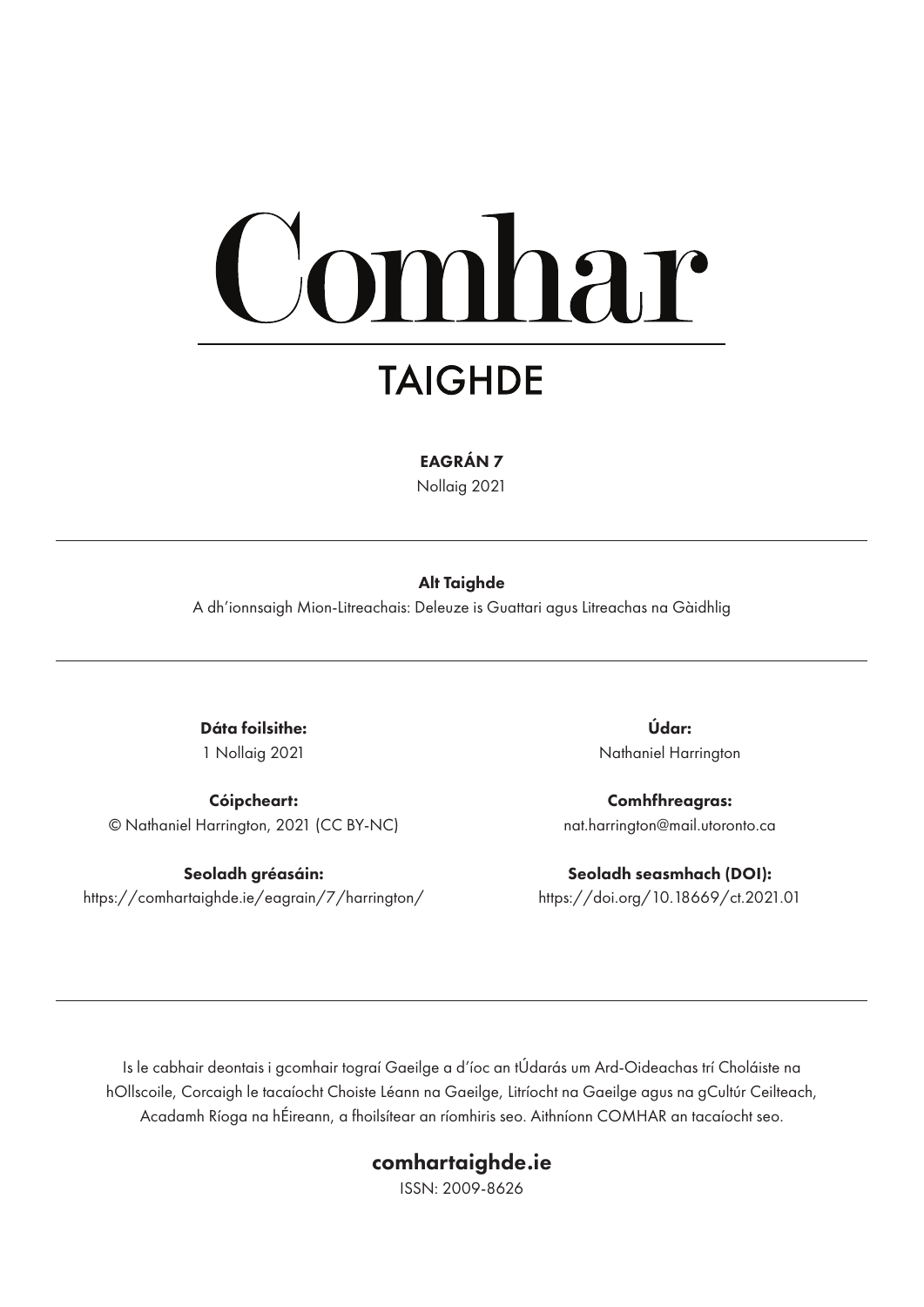# A dh'ionnsaigh Mion-Litreachais: Deleuze is Guattari agus Litreachas na Gàidhlig

Nathaniel Harrington

## Achoimre

Beachdaichidh an t‑alt seo air cleachdadh teòiridh litreachasail iar-structarail an luchd-teoìridh Fhrangaich Gilles Deleuze is Gélix Guattari, gu sònraichte an aiste ainmeil aca 'Qu'est-ce qu'une littérature mineure?' ['Dé th' ann am mion-litreachas?']. Tòisichear le mìneachadh goirid air a' choincheap de 'mhion-litreachas' agus an uair sin, a' toirt iomradh an dà chuid air dùbhlanan a nochdas san aiste fhèin agus air breithneachaidhean o sgoilearan eile (Glissant agus Gauvin 2010, Jamison 2018, agus eile), feuchaidh an t-alt ri ceist shònraichte a fhreagairt: ciamar a dh'fhaodadh an aiste seo agus an teòiridh litreachasail nuadh-aimsireil is iar-nuadh-aimsireil san fharsaingeachd — a bhith cuideachail dhuinn ann a bhith a' sgrùdadh litreachas na Gàidhlig? Bithear ag argamaid gu bheil feum aig teòiridhean a thogar ann an cànanan ceannasach air seallaidhean mhion-chànanan, a dh'fhaodas, air an dàrna làimh, cuid dhe na dùbhlanan aithnichte aca fhuasgladh agus, air an làimh eile, dùbhlanan agus dearmadan ùra a nochdadh air nach bi luchd-teòiridh chànanan ceannasach a' smaoineachadh idir. Aig a' cheart àm, ge-tà, bithear a' dearbhadh gu bheil an t‑atharrachadh co-theacsa o Fhraingis gu Gàidhlig ag atharrachadh na teòiridh, cuideachd. Nithear sgrùdadh goirid air cuid de theacsaichean litreachasail Gàidhlig (dàin le Mona NicLeòid Wagner agus Lodaidh MacFhionghain agus nobhail le Aonghas Pàdraig Caimbeul), feuch ciamar a tha litreachas na Gàidhlig fhèin a' dèiligeadh ri a staid mar 'mhion-chànan' agus 'mhion-litreachas', ann an teirmichean Deleuze is Guattari. Aig a' cheann thall, dearbhaichear gur ann a dh'fhaodas teòiridhean litreachasail nuadh-aimsireil a bhith feumail ann a bhith a' sgrùdadh litreachas na Gàidhlig ach gum feumar am freagarrachadh air neo an ath-chumadh ann an co-theacsa mion-chànain, agus togar ceistean nas fharsainge mu chiamar a dh'fhaodadh na teòiridhean seo a bhith feumail taobh a‑muigh an nua-litreachais a‑mhàin.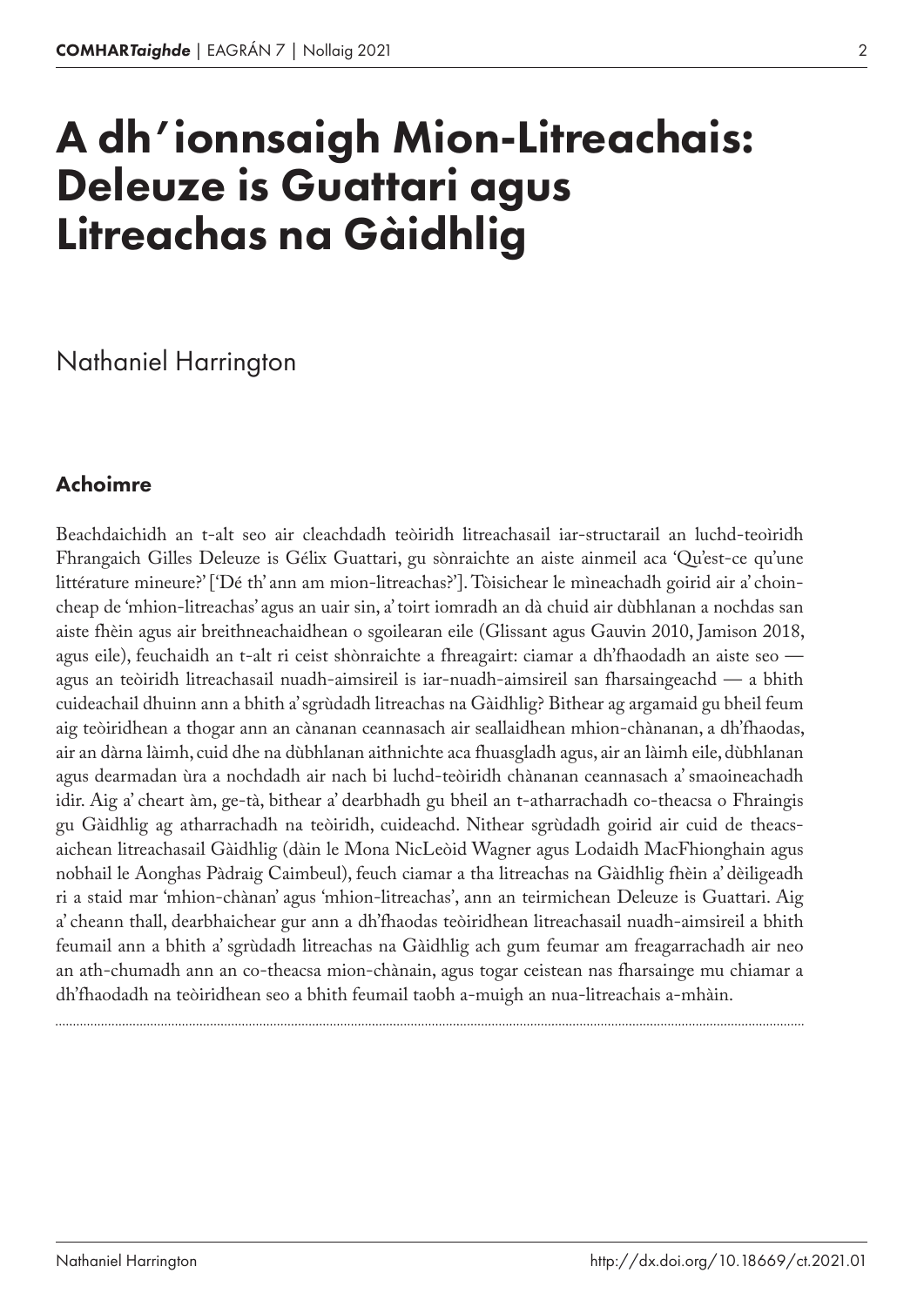Sa cheithreamh chaibideil dhen leabhar aca *Kafka: pour une littérature mineure*, freagraidh na feallsan‑ aichean iar-structarail Frangach Gilles Deleuze is Félix Guattari a' cheist: 'qu'est-ce qu'une littérature mineure?' — dè th' ann am mion-litreachas? Togaidh iad an sgrìobhaiche Iùdhach Pràgach Franz Kafka mar eisimpleir, agus seo far an nochd trioblaid, dìreach aig toiseach na caibideil, nuair a dhearbhaicheas iad: 'Une littérature mineure n'est pas celle d'une langue mineure, plutôt celle qu'une minorité fait dans une langue majeure' [Chan e litreachas mion-chànain a th' ann am mion-litreachas, ach an litreachas a nì mionshluagh ann am mòr-chànan] (Deleuze agus Guattari 1975: 29; chaidh a h‑uile eadar-theangachadh san alt seo a dhèanamh le ùghdar an uilt).

Air an dàrna làimh, faodar a thuigsinn, gu ìre codhiù, carson a their iad seo. Leis gun robh Seicis fhileanta agus beagan Iùdhais aig Kafka, feumaidh Deleuze is Guattari mìneachadh a lorg air carson a sgrìobh e sa Ghearmailtis a-mhàin, seach, gu h-àraid, san Iùdhais, a bha na cànan màthaireil do chuid mhòr dhe choimhearsnachd. Air an làimh eile, bhon chiad turas a thachair mi air an aiste, tha mi air a bhith a' faireachdainn gun robh rudeigin *ceàrr* leis a' mhìneachadh seo, agus leis na h‑eisimpleirean a bheir Deleuze is Guattari seachad gus an coincheap aca a dhealbhadh. Nach fhaodte, shaoil mi, gum biodh na feartan a dh'ainmicheas iad ann am 'mion-litreachas' nas cumanta, agus nas fhasa a lorg, ann an co-theacsa eadar-dhealaichte — 's e sin ri ràdh, ann an litreachasan nam 'mion-chànan' a sheachnas iad?

Thathar a' feuchainn an seo, ann am pàirt, ri freagairt a thoirt do chuid dhe na teagamhan a tha luchd-breithneachaidh na Gàidhlig air togail a thaobh na teòiridh litreachasail, le Thomas Owen Clancy, mar eisimpleir, a' toirt iomradh air 'the fullscale assault of modern critical theory, which tends to displace in any case the intended subject of critique, the poem itself' (2010: 121). Tha mi airson sealltainn nach fheum an teòiridh seo a bhith na h-ionnsaigh idir, ach na h‑inneal cuideachail. Gidheadh, ged nach bi mi a' sgrùdadh ach nua-litreachas, far a bheil e air a bhith, mar a their William Gillies, 'possible for critics to write adequately about this output in twentieth-century literary-critical terms, precisely because it partakes of the world of Marx, Hitler, Freud, Sartre and Pound' (2006: 13), tha mi airson sealltainn nach

eil an ceangal eadar nua-litreachas agus nua-theòiridh a cheart cho furasta a thogail 's a b' urrainn dhuinn smaoineachadh. Tha mi an dòchas, mar sin, gum bi an t‑alt seo na eisimpleir dhe na ceistean a b' urrainn agus a bu chòir dhuinn a bhith a thogail mun teòiridh litreachasail, ge b' e dè seòrsa theacsaichean air a bheil sinn ag obair, gus am bi i feumail is cuideachail dhuinn ann a bhith a' tuigsinn litreachas na Gàidhlig, o gach linn.

Tha an t‑alt seo air a roinneadh ann an trì pàirtean: an toiseach, ciad shealladh air feartan a' 'mhion-litreach‑ ais' a rèir Deleuze is Guattari; san dàrna àite, sùil air cuid dhe na prìomh-thrioblaidean leis a' mhìneachadh is na h-eisimpleirean aig Deleuze is Guattari; agus, mu dheireadh, beachdachadh air obraichean le cuid de nua-sgrìobhadairean Gàidhlig na h‑Alba le bhith a' tarraing air feartan a' 'mhion-litreachais'. 'S iad na prìomh-cheistean agam: an urrainn 'mion-litreachas' a bhith aig 'mion-chànan' idir? Agus mas urrainn, cò ris a dh'fhaodadh e bhith coltach?

#### Dè th' ann am mion-litreachas?

Tharraing Deleuze is Guattari an abairt 'mion-lit‑ reachas' o abairt a nochdas ann an nòtaichean a sgrìobh Kafka: 'kleine Literatur', gu litireil 'litreachas beag' (leabhar-latha Kafka, 25mh an Dùbhlachd, 1911; faic Kafka 1976: 151-154). Airson Deleuze is Guattari, tha litreachas nan Iùdhach Pràgach na bhun-eisim‑ pleir de mhion-litreachas, agus tha sgrìobhadh Kafka na phrìomh-phàirt dheth sin. Dhan rèir-san, tha trì feartan aig 'mion-litreachas' anns an fharsaingeachd: 'la déterritorialisation de la langue, le branchement de l'individuel sur l'immédiat-politique, l'agencement collectif d'énonciation' [dì-thìreachadh a' chànain, co-cheangal a' phearsa ris a' ghrad-làthaireach phoileataigeach, eagrachadh coitcheann na h-aithrise] (1975: 33).

A thaobh an dì-thìreachaidh, canaidh Deleuze is Guattari gu bheil na h‑Iùdhaich Phràgach air an glacadh eadar a' chlach is an sgrath. Cha b' urrainn dhaibh a bhith a' sgrìobhadh san t‑Seicis, oir tha iad sgarte le 'distance irréductible' [astar do-lughdachadh] (1975: 30) bhon t‑sluagh Sheiceach, a tha gu ìre mhòr dùthchail air neo bho thùsan dùthchail. Gidheadh, their Deleuze is Guattari nach urrainn dhaibh nas motha a bhith a' sgrìobhadh anns a' Ghearmail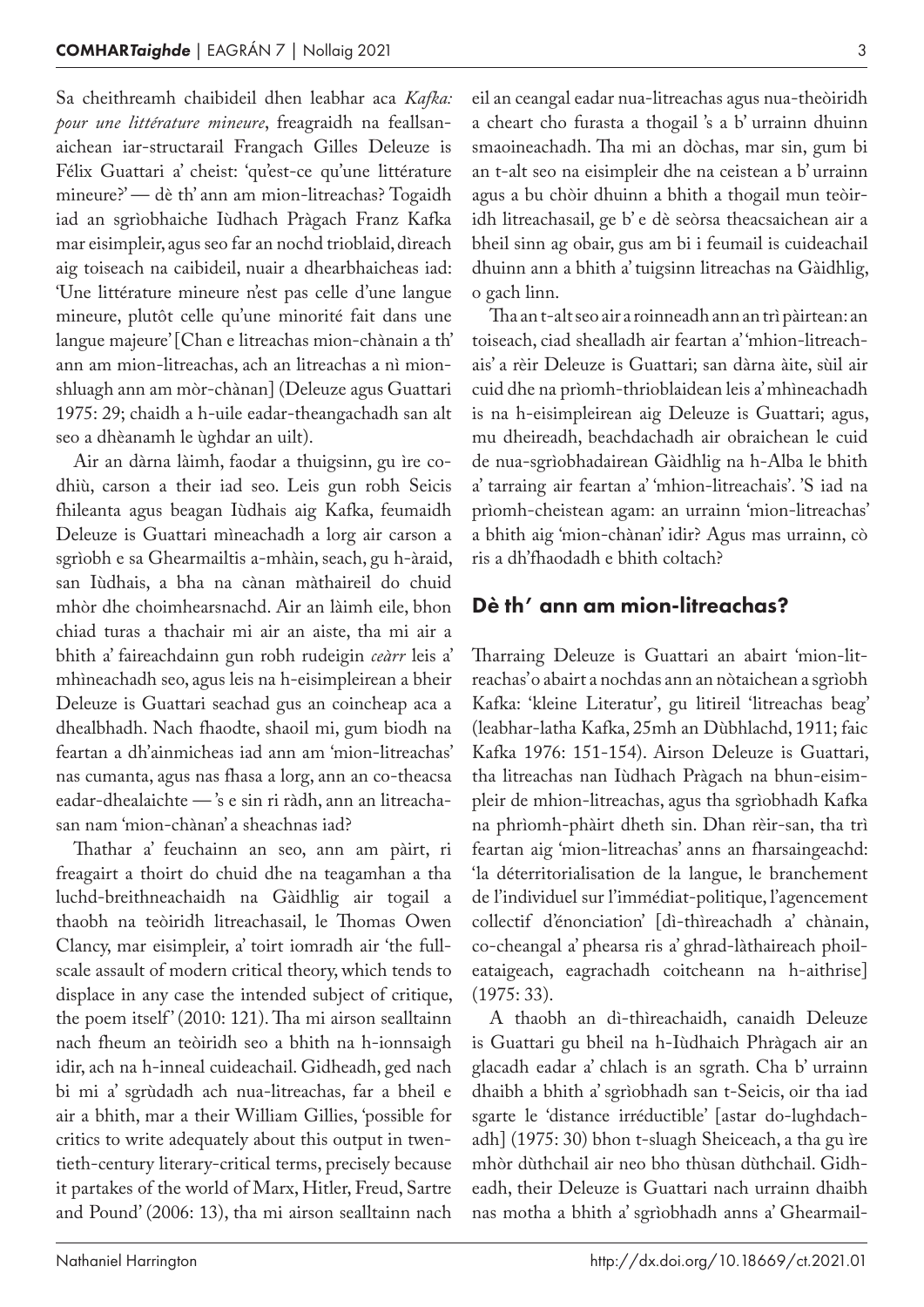tis, cànan oifigeil an riaghaltais Ostair-Ungairich, oir tha a' Ghearmailtis fhèin gu *litireil* dì-thìrichte ann am Pràg, agus i air a h‑iomallachadh agus air a gluasad bhon spàs bhunasach chruinn-eòlach aice: 's e '"langage de papier" ou d'artifice' [cànan brèige no 'pàipeir'] (1975: 30) a th' innte, air a cleachdadh airson cùisean na stàite ach chan ann airson saothair chultar‑ ail. Tha Deleuze is Guattari ag ràdh, mar sin, gun robh Kafka na eisgeachd, a' cleachdadh Gearmailtis Phràg ann an dòigh nach robh 'nàdarra' dhi mar chànan 'pàipeir'. (Chithear gu bheil cànan eile a dhìth an seo, an Iùdhais; bheir Deleuze is Guattari iomradh oirre nas fhaide air adhart, agus tillidh mi thuice san dàrna pàirt dhen alt seo.)

A thaobh poileataigs, nì Deleuze is Guattari sgaradh sònraichte eadar mion-litreachas agus '"grandes" littératures' (1975: 30) — 'mòr'-litreachasan, mar gum b' eadh, abairt a bheir air ais sinn dhan fhacal a bha aig Kafka fhèin, *klein*, no *beag*. Ann am mòr-litreachas, their iad, 's e '*l'affaire individuelle*' [*a' chùis phearsanta*] (1975: 30, clò Eadailteach bunasach), a tha ceann‑ asach, agus tha am milieu sòisealta mar chùl-fhiosrachadh a‑mhàin — seòrsa àrd-ùrlair air an nochd gnìomhan phearsachan fa leth. Air an làimh eile, ann am mion-litreachas, 'son espace exigu fait que chaque affaire individuelle est immédiatement branchée sur la politique' [tha an spàs cuingichte aige a' fàgail gum bi gach cùis phearsanta air a ghrad-cheangal ris a' phoileataigs] (1975: 30). Mar a bheanas 'mion'-shaothraichean litreachasail ri iomallan na ganntair seo (m.e., Kafka mar sgrìobhadair Iùdhach aig an robh a' Ghearmailtis mar chànan màthaireil ach a bha air a chuairteachadh leis an t‑Seicis is cànain eile, seach a' Ghearmailtis), taisbeanaidh iad structar an raoin chultarail is phoileataigich anns an tèid an cruthach‑ adh, ann an dòigh nach taisbean, a rèir Deleuze is Guattari, 'mòr'-litreachasan.

Le 'agencement collectif d'énonciation' no 'eagrachadh coitcheann na h‑aithrise' tha Deleuze is Guattari a' ciallachadh gu bheil 'une valeur collective' [luach coitcheann] (1975: 31) aig gach saothair litreachasail ann am mion-litreachas. Coltach rim beachdachadh air a' phoileataigs, nì iad sgaradh an seo eadar mion-litreach‑ as agus 'littérature des maîtres' [litreachas mhaighstir‑ ean] (1975: 31). Ann am mion-litreachas, their iad, chan urrainn 'maighstirean' a bhith ann leis gu bheil an raon-tàlaint cho beag: 'En effet, précisément parce

que les talents n'abondent pas dans une littérature mi‑ neure, les conditions ne sont pas données d'une *énonciation individuée*, qui serait celle de tel ou tel "maître", et pourrait être séparée de l'*énonciation collective*' [Gu dearbh, gu dìreach air sgàth 's gu bheil tàlantan gann ann am mion-litreachas, chan eil an suidheachadh ann airson *aithris phearsanta*, mar a bhiodh aig a leithid seo de 'mhaighstir', agus a b' urrainn a bhith air a sgaradh bho *aithris choitcheann*] (Deleuze agus Guattari 1975: 31, clò Eadailteach bunasach). Mar a chuireas Marc Caplan an cèill, 'The callousness man‑ ifest in this statement [.i., gu bheil tàlantan gann ann am mion-litreachas] serves to warn that no literary theory can long endure without reference to specific writers and their work' (2011: 20). Cumaidh Deleuze is Guattari orra, ge-tà, a' dearbhadh nach urrainn do labhairt phearsanta ann an co-theacsa mion-litreachais ach a bhith a' tionndadh na labhairt choitcheann, 's e sin ri ràdh, gu bheil saothair 'mion-litreachais' ann an dòigh a' riochdachadh na coimhearsnachd air fad, 's dòcha gun fhiosta dhan sgrìobhadair fhèin, no ga aindeoin. Ann am faclan eile, '[l]e champ politique a contaminé tout énoncé' [tha an raon poileataigeach air gach labhairt a thruailleadh] (1975: 31), gus nach gabh saothair litreachasail ann am mion-litreachas leughadh gun an leughadair a bhith a' beachdachadh air poileataigs agus/no ideòlas, eadhon mura robh beachd-smuaintean rèabhlaideach no fiù 's poileataigeach aig an ùghdar (no aig an neach-labhairt).

Thairis air na trì prìomh-fheartan seo, comharraichidh Deleuze is Guattari cuid de dh'fheartan eile, gu h‑àraid seòrsa 'bochdainn-chànain' a tha — dhan rèirsan — ri faicinn ann an Gearmailtis Phràg. Innsidh Deleuze is Guattari dhuinn gu bheil dà fhreagairt do dhì-thìreachadh Gearmailtis Phràg: seach a bhith ga leasachadh ann an dòigh mhì-nàdarra, ga h‑'enrichir artificiellement' (1975: 34) le bhith a' cleachdadh samhlachadh, aislingean, agus ciallaichearan (.i., signifiers) annasach is neo-àbhaisteach; air neo, mar a nì Kafka, '[o]pter pour la langue allemande de Prague, telle qu'elle est, dans sa pauvreté même' [Gearmailtis Phràg a thaghadh, dìreach mar a tha i, na bochdainn fhèin] (1975: 34-35). 'S i an dàrna slighe, canaidh Deleuze is Guattari, a stiùireas gu mion-litreachas san t-seagh acasan, litreachas a dhlùth-ghabhas ri 'seasgad' (sécheresse) a' chànain gus nach bi an cànan 'symbolique, ou même significatif, ou simplement si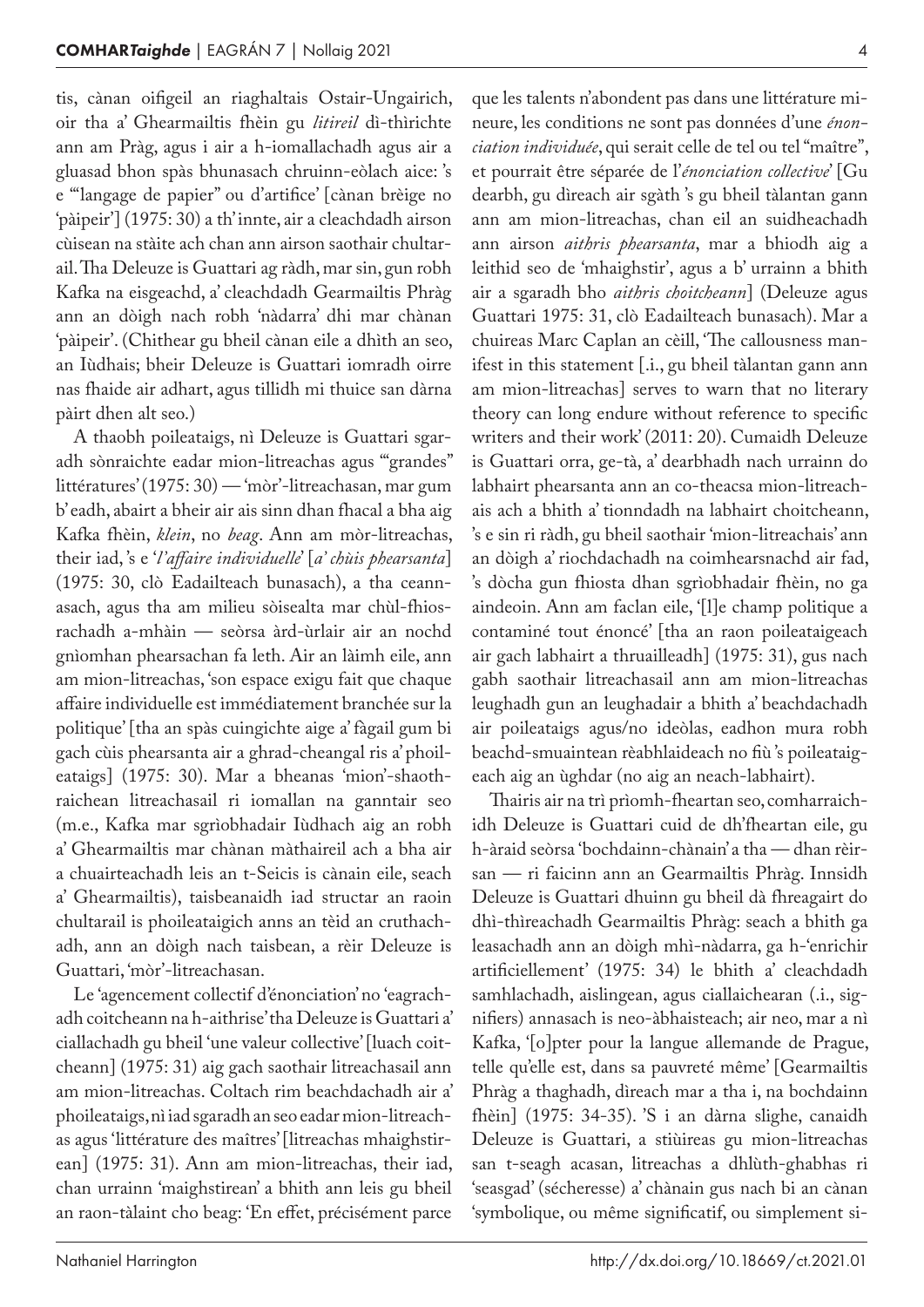gnifiant' [samhlachail, no fiù 's brìgheil, no gu sìmplidh ciallach] idir, gus nach bi, mar sin, dad air fhàgail ach 'des intensités' [dèineadan], iallan-cànain air chrith (1975: 35). 'S e a th' ann am mion-litreachas, mar sin, ach mion-chleachdadh cànain a dhiùltas a bhith a' leudachadh a' chànain; an àite sin, 's fheàrr le mion-litreachas '[f ]aire vibrer des séquences, ouvrir le mot sur des intensités intérieures inouïes, bref un *usage intensif* asignifiant de la langue' [a bhith a' cur shreathan-leanmhainn air chrith, a' fosgladh an fhacail ri dèineadan taobh a‑staigh gun dùil — ann am facal, *cleachdadh dian* eu-ciallach dhen chànan] (1975: 41). Tha 'mion-litreachas' a' gabhail ris a' 'bhochdainn-chànain' a tha ri fhaighinn, a rèir Deleuze is Guattari, ann an co-theacsaichean cànanach a leithid Gearmailtis Phràg agus ga tionndadh gu neart le bhith a' teinneachadh ciall nam facal gu ìre far nach eil *ciall* annta tuilleadh (no far nach i a' chiall an rud as cudromaiche) ach, 's dòcha, seòrsa faireachdainn de 'dhèinead' a thaisbeanas cridhe a' chànain fhèin agus na structaran-cumhachd a tha ag obrachadh ann.

Stèidhichte air a' mhìneachadh fharsaing seo air Deleuze is Guattari, bidh cuid de cheistean sònraichte a' stiùireadh nan leughaidhean agam san treas pàirt dhen alt seo:

- 1. Dè bhiodh 'dì-thìreachadh' a' ciallachadh ann an co-theacsa litreachas na Gàidhlig?
- 2. Dè tha moladh na 'bochdainn' ann am 'mi‑ on'-chleachdaidhean cànain a' ciallachadh ann an co-theacsa mion-chànain?
- 3. Dè tha e a' ciallachadh ma bhios mion-chànan 'eu-ciallach' (asignifiant) agus ma sguireas e '*d'être représentatif pour tendre vers ses extrêmes ou ses limites' [de bhith riochdachail airson glèidheadh ri chuid iomallan no chrìochan]* (1975: 42, clò Eadai‑ lteach bunasach)?

Mus fheuchar ris na ceistean seo a fhreagairt (no, co-dhiù, ri *tòiseachadh* a' freagairt nan ceistean seo), ge-tà, feumar sùil a thoirt air àite nam mion-chànan ann an coincheap a' mhion-*litreachais*.

#### Dùbhlain

Nochdaidh trì dùbhlain sa bhad leis a' mhodail aig Deleuze is Guattari. An toiseach, ann an co-theacsa Iùdhach Pràgach, tha ceist fhollaiseach ga togail mun Iùdhais, am *mion-chànan*. Tha Deleuze is Guattari a' dearbhadh nach urrainn 'mion-litreachas' ann fhèin a bhith ann ach ann am mòr-chànan — ach cha toir iad fìreanachadh idir dhan tagairt seo. Carson nach b' urrainn dhan 'bhàrd Bhreatannach' agus dhan t‑'seinneadair Chanadach' — a dh'ainmicheas iad mar shamhlaidhean de dh'*ath*-thìreachadh ais-cheum‑ nach — mion-litreachas a chumadh? Tha an diùltadh seo gu sònraichte grànnda leis nach e, an da-rìribh, diùltadh a th' ann ach *magadh* air mion-chànain: dearbhaichidh iad nach b' urrainn do mhion-chànanan dad a chur ri gluasadan rèabhlaideach (1975: 45) agus dealbhaichidh iad an seinneadair Canadach mar a leanas: 'le chanteur canadien peut aussi faire la reterritorialisation la plus réactionnaire, la plus œdipienne, oh maman, ah ma patrie, ma cabane, ollé, ollé' [faodaidh an seinneadair Canadach cuideachd an t-ath-thìreachadh as ais-cheumnaiche, as Oidiopaiche, a dhèanamh, o a mhàthair, o mo dhùthaich, mo bhothan, horò, horò] (1975: 45). Gu ìre, ma-thà, tha an aiste seo a' diùltadh Deleuze is Guattari fhèin: 's e a tha mi ag ràdh nach robh na h‑argamaidean aca riamh a' dèanamh ciall a thaobh mhòr-litreachasan, ach gu bheil gu mòr airson litreachasan ann am mion-chànain — 's e sin ri ràdh, ann am *mion-litreachasan* san t‑seagh as mionaidiche.

Tha luchd-breithneachaidh eile a' dèiligeadh ris a' cheist seo ann an diofar dhòighean; cha toir mi seachad an seo ach cuid de dh'eisimpleirean. Ann an còmhradh ri Lise Gauvin, diùltaidh am bàrd agus neach-teòiridh Édouard Glissant, à Martinique, an teirm 'mion-litreachasan' uile gu lèir: 'Nous considérons que nos littératures ne sont pas mineures, ni minorées, parce qu'elles sont en contact direct avec la pulsion du monde' [Tha sinn dhen bheachd nach e mion-litreachasan, no litreachasan air am 'mionachadh' (minorées) a tha sna litreachasan againn, oir tha iad a' beantainn gu dìreach ri buille-chuisle an t-saoghail] (2010: 67). Cuiridh an neach-breithneachaidh Canadach Catherine Leclerc dùbhlan ris a' choincheap ann an dòigh eile, ag ràdh gur urrainn do 'mhion-litreachas', mar choincheap teòiridheil, 'devenir l'équivalent d'un parti pris faisant des littératures de langues majeures les seules réceptrices du potentiel de renouvellement des cultures minoritaires ou dominées' [fàs na chlaon-bhreith a nì de litreachasan ann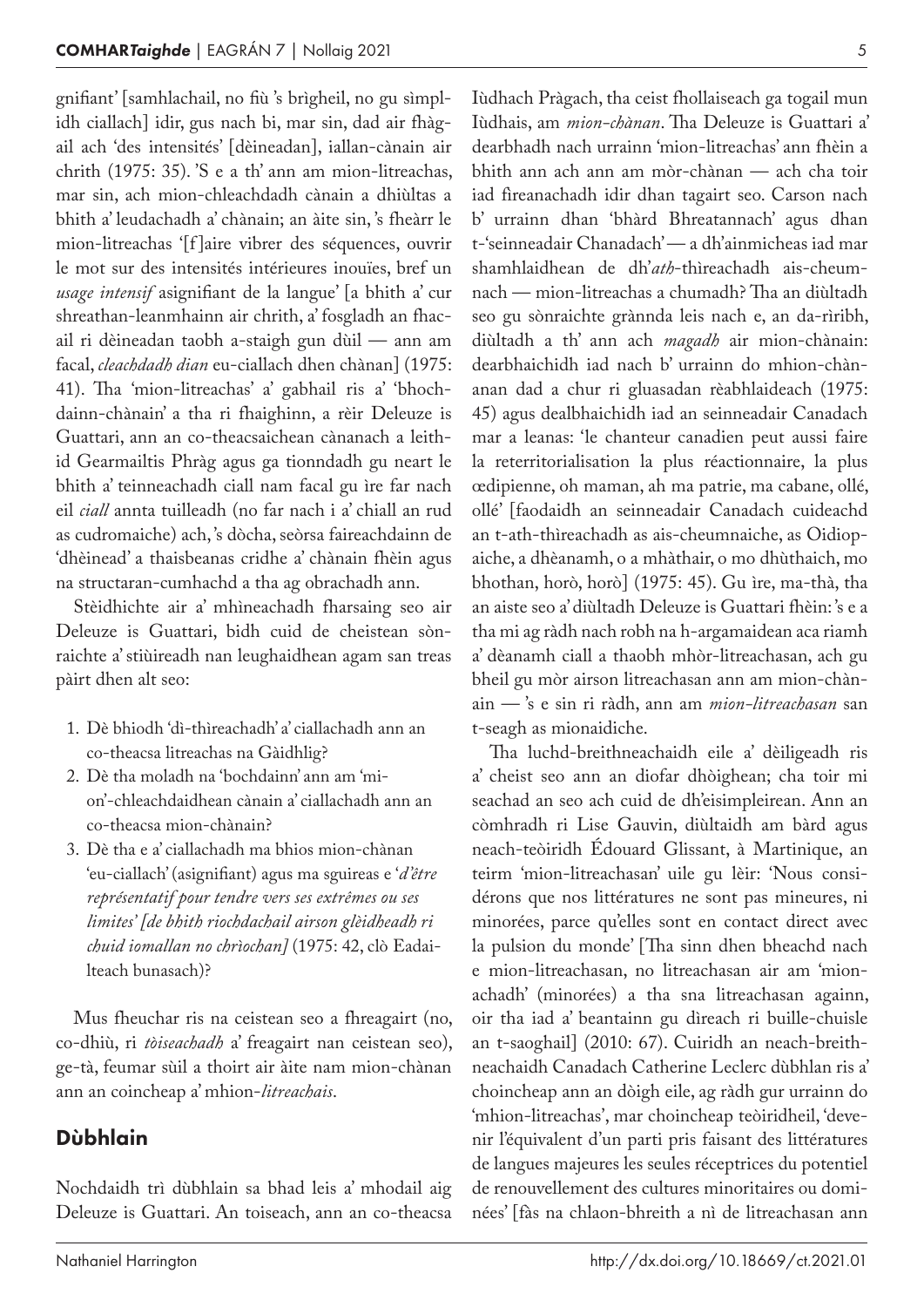am mòr-chànain na h‑aon ghlacadairean dhen chom‑ as ath-nuadhachaidh ann am mion-chultaran no cultaran ceannsaichte] (2010: 49).

A thaobh Kafka fhèin, tha Anne Jamison a' dearbh‑ adh gu bheil an argamaid aig Deleuze is Guattari stèidhichte air ro-bheachd ceàrr: 'literary and cultural scholars, particularly in the West, long understood Prague's tiny German Jewish minority to exist in a state of near-total intellectual and cultural isolation from the city's Czech majority culture' (2018: 10), rud a thagras Jamison (am measg sgoilearan eile) nach robh fìor. Ged a bha sgaradh cànanach ann gu ìre, agus ged a bha Kafka fhèin (mar phrìomh-riochdaire dhen choimhearsnachd airson sgoilearan litreachasail) na bu chofhurtaile anns a' Ghearmailtis litreachasail na anns an t‑Seicis litreachasail, '[i]t is clear he was highly conversant in Czech' ( Jamison 2018: 29). A bharrachd air a sin, tha beachdan Deleuze is Guattari air a' Ghearmailtis Phràgaich a' mì-thuigsinn na bha Kafka fhèin a' smaoineachadh air cànain: 'they make the theoretically expedient but historically and linguistically outlandish move of substituting Kafka's views on Czech and Yiddish for his views on his own relationship to German literature' (2018: 29). Tha an nòta san leabhar-latha aig Kafka far am bruidhinn e air 'mion-litreachas' a' tòiseachadh le '[w]as ich durch Löwy von der gegenwärtigen jüdischen Literatur in Warschau und was ich durch teilweise eigenen Einblick von der gegenwärtigen tschechischen Literatur erkenne' [na dh'aithnicheas mi bho Löwy mu dheidhinn litreachas Iùdhais an latha an-diugh agus ann am pàirt bho mo thuigse fhìn air litreachas Seicis an latha an-diugh] (Kafka 1976: 151). Nuair a sgrìobh Kafka air 'kleine Literatur' no 'litreachas beag', ma-thà, cha b' e 'mion-litreachas' san t‑seagh aig Deleuze is Guattari a bha e a' ciallachadh ach gu litireil 'litreach‑ asan beaga', nam measg litreachas na Seicise fhèin (a dhiùltas Deleuze is Guattari).

Fiù 's ma ghabhas sinn ri Deleuze is Guattari ann a bhith a' diùltadh na h‑Iùdhaise agus na Seicise, nochdaidh dùbhlan a thaobh liosta nan sgrìobhadair‑ ean 'mion-litreachais' a thairgeas iad, gu h‑àraid mar a their iad gum feum e bhith ga dhèanamh le mionshluagh. Tha Kafka ciallach gu leòr, ach às a dhèidh ainmichidh iad James Joyce agus Samuel Beckett, sgrìobhadairean Èireannach a sgrìobh sa Bheurla, le dàimhean teagmhach ri Gàidhlig na h‑Èireann agus

ris a' 'mhion-shluagh' ris an ceanglar iad. An uair sin, cuiridh Deleuze is Guattari am filmeadair Frangach-Eilbhiseach Jean-Luc Godard ris an liosta, ged nach eil buntanas sam bith aige ri mion-shluagh no mion-choimhearsnachd (mura h‑eilear a' cunntadh na h‑Eilbhise mar 'mhion-choimhearsnachd'), agus ged a chaidh na filmichean aige a chanonachadh gu luath. Còmhla ri Godard molaidh iad an t‑eisimpleir as dùbhlanaiche: Louis-Ferdinand Céline. Chan e a-mhàin gu bheil Céline na sgrìobhadair canonach ach tha e ainmeil cuideachd mar fhrith-Sheim‑ iticeach nimheil. Ciamar as urrainn do Dheleuze is Guattari na sgrìobhadairean seo — agus Céline gu h‑àraid — a chur ri taobh Kafka, prìomh-eisimpleir an sgrìobhaidh Iùdhaich Phràgaich, ann an roinn a' 'mhion-litreachais'? Dè cho feumail 's a dh'fhaodas an roinn seo a bhith mar inneal-sgrùdaidh mus bi i cho farsaing 's gun tòisich am mìneachadh aice a' fàs mì-chiallach (no *eu*-ciallach)?

Co-cheangailte ri seo, tha contrarrachd eadar Deleuze is Guattari ag iarraidh air luchd-leughaidh '[h]aïr toute littérature de maîtres' [gràin a bhith aca air gach litreachas mhaighstirean] (1975: 48) agus na sgrìobhadairean canonach a mholas iad mar sgrìobhadairean 'mion-litreachais'. Dè a th' ann an Kafka, Godard, Antonin Artaud, Céline, Joyce, agus Beckett mura h‑e *maighstirean* litreachasail? Gu ìre mhòr, ma-thà, chan eil Deleuze is Guattari ach a' dìon canon sònraichte de sgrìobhadairean a tha a' còrdadh riuthasan gu pearsanta. An e dìreach co-thuiteamas a th' ann? No a bheil rudeigin ann am mìneachadh a' 'mhion-litreachais' fhèin a tha a' bacadh a' chomais air a bhith ag aithneachadh sgrìobhadairean neo-chanonach mar phàirt dheth?

Mas urrainn do neach sam bith cànan a chleachdadh ann am 'mion'-dòigh, mar a their Deleuze is Guattari, mura feumar ach faighinn a-mach '[c]omment devenir le nomade et l'immigré et le tzigane dans sa propre langue' [ciamar a dh'fhàsas neach na iniltear agus na in‑imriche agus na Shiopsach na chànan fhèin] (1975: 35), càit' a bheil, aig a' cheann thall, an neart poileataigeach a tha — dhan rèir-san — ri fhaighinn ann am mion-litreachas? Am b' urrainn dhuinn, nar co-theacsa poileataigeach fhèin, mion-litreachas 'altright' a lorg? Ma tha Céline a' cruthachadh mion-litreachas, tha e coltach gum b' urrainn. Mothaichidh sinn an seo, cuideachd, an dà chuid dhan ìomhaigh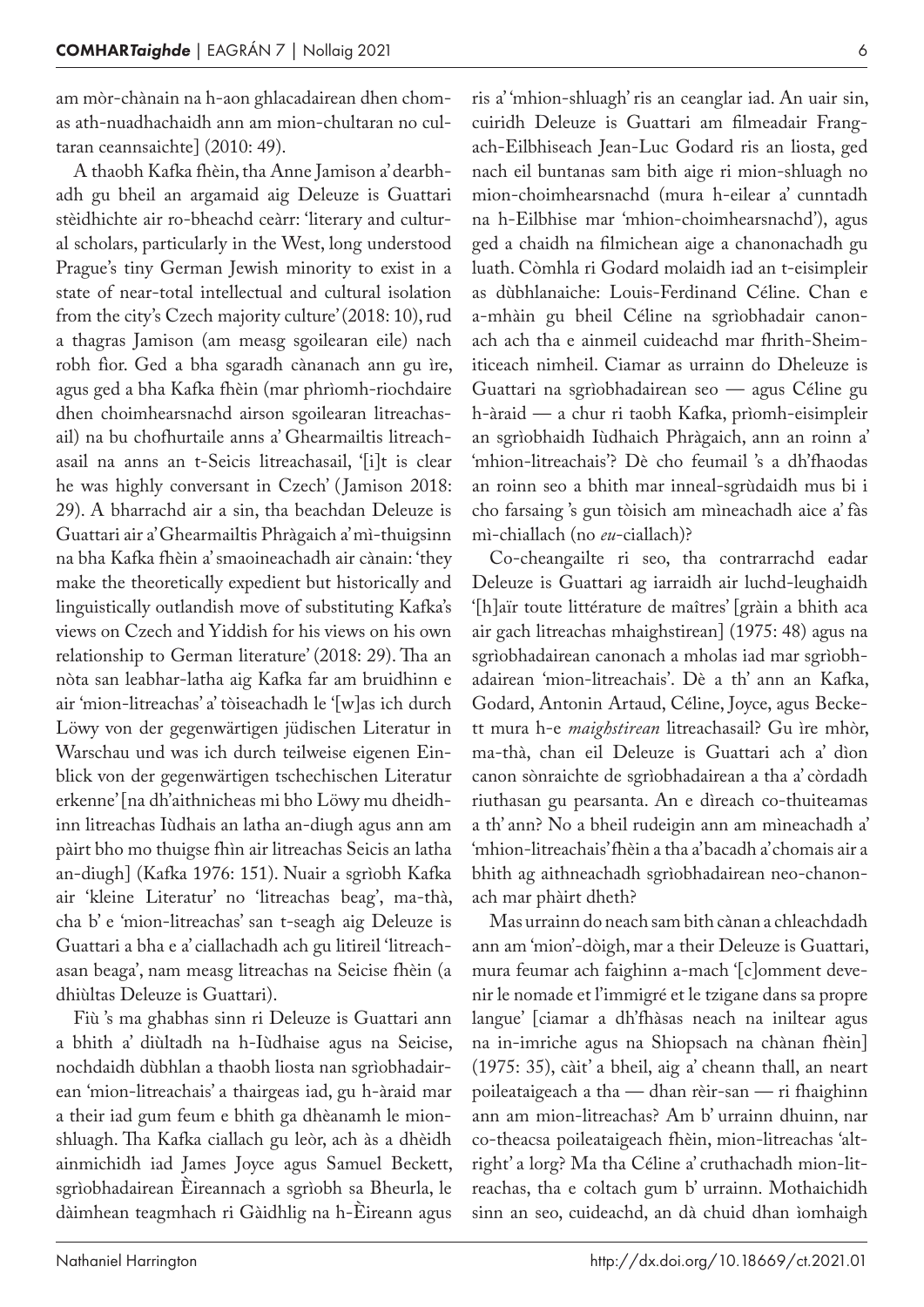dhùbhlanach de dh'iniltear, a tha stèidhichte air gnàth-ìomhaighean Thùsanach ann an Ameireaga a Tuath (faic Byrd 2011: 1–38), agus dhan fhacal-thàir 'tzigane', no 'Siopsach', a tha ga dhiùltadh le coimhearsnachdan Rroma agus Sindhi.

'S e a tha mise ag argamaid, ma-thà, gum faigh sinn fuasgladh air na trioblaidean seo, no co-dhiù air cuid dhiubh, le bhith a' tarraing air litreachasan mhion-chànan — agus gu h-àraid, san aiste seo, litreachas na Gàidhlig — fhad 's a tha sinn a' leughadh agus a' sgrùdadh agus a' smaoineachadh. San ath-earr‑ ainn bheirear sùil air cuid de theacsaichean litreach‑ asail sa Ghàidhlig feuch ciamar a dhèiligeas iad ris na prìomh-dhùbhlain teòiridheil air am bruidhinn Deleuze is Guattari. Bidh mi a' feuchainn ri seall‑ tainn gur urrainn dha na ceistean mu 'dì-thìreachadh', 'bochdainn-chànain', agus 'ciall' is 'eu-ciall' a thogas Deleuze is Guattari — ge b' e dè na freagairtean a bheir iad fhèin orra — a bhith feumail ann a bhith a' sgrùdadh theacsaichean Gàidhlig.

#### Mion-Ghàidhlig?

'Combien de gens aujourd'hui', faighnichidh Deleuze is Guattari am meadhan na h‑aiste, 'vivent dans une langue qui n'est pas la leur? Ou bien ne connaissent même plus la leur, et connaissent mal la langue majeure dont ils sont forcés de se servir?' [Cò mheud duine san latha an-diugh a tha beò ann an cànan nach buin dhaibh? No nach eil eòlach tuilleadh air an fhear aca fhèin, agus nach eil ach beag-eòlach air a' mhòr-chànan a bheirear orra a bhith a' cleachdadh?] (1975: 35) Tha an dì-shealbh cànanach air a bhith na phrìomh-chuspair airson sgrìobhadairean Gàidhlig co-dhiù bhon 18mh linn (airson sgrùdadh farsaing riochdachadh na Gàidhlig ann am bàrdachd 'traidis‑ eanta' bhon 18mh linn air adhart, faic McLeod 2003). Dh'fhoillsich Alasdair Mac Mhaighstir Alasdair *Ais-Eiridh na Sean Chánoin Albannaich* ann an 1751, far an robh e a' caoidh, san ro-ràdh, gun robh 'many of their [.i., na Ceiltich agus gu sònraichte na Gàidheil] monuments lost, and the greatest monument of all, the language, entirely neglected' (Mac Dhonuill 1751: vii). Bha crìonadh no 'bàs' na Gàidhlig na thèama leantainneach airson bàird agus sgrìobhadairean: ann an 1883, mar eisimpleir, dh'fhoillsich Niall MacLeòid a cho-chruinneachadh bàrdachd *Clarsach an Doire*,

bàs?' far an tog e ceist bàs a' chànain. Tha an sealladh aige air a' chùis nas dòchasaiche na tha na seallaidhean aig sgrìobhadairean a thàinig às a dhèidh, agus e a' dearbhadh aig a' cheann thall: 'Cha 'n fhàs an eachdraidh lag le aois, / 'S cha 'n fhaigh a' Ghàidhlig bàs" (1975: 16). Ged a fhreagras MacLeòid a' cheist le bhith ga h‑àicheadh, ge-tà, tha e cudromach gun do thog e idir i, agus dh'fhàs i na bu truime ann an inn‑ tinnean sgrìobhadairean Gàidhlig sna bliadhnaichean a lean. 'S i a' toirt iomradh air an dàn "An Tobar" le Ruaraidh MacThòmais, mar eisimpleir, their Emma Dymock: 'The end of MacThòmais's poem is far from optimistic; there is the worry that the well will re‑ main overgrown and, by extension, the well and the Gaelic language will no longer be penetrable' (2011: xi). Ged a dhearbhaicheas Dymock gu bheil an dragh seo anns an 21mh linn 'perhaps less evident in Gaelic literature than it was back in the 1950s, when Mac-Thòmais wrote his poem' (2011: xi–xii), theirinnsa gu bheil e làidir fhathast, agus 's ann air teacsaichean far an nochd e mar phrìomh-thèama a bhios mi a' toirt sùil san earrainn seo, gus beachdachadh air na ceistean a thog mi shuas, stèidhichte air Deleuze is Guattari.

Tha gu leòr theacsaichean air am b' urrainn dhuinn a bhith a' coimhead leis na ceistean seo nar n-inntinn — bàrdachd Ruaraidh MhicThòmais, mar eisimpleir, neo saothair Iain Mhic a' Ghobhainn, a sgrìobh dàn ann an 1982 a' toirt freagairt do dhàn Nèill Mhic-Leòid (Smith 1986: 66-70). Cha dèanar sgrùdaidhean mionaideach an seo, ach bheirear sùil gu goirid air ceithir teacsaichean a sheallas diofar thaobhan de chuspair na h‑aiste aig Deleuze is Guattari; ann an spiorad na gairm a bhith a' diùltadh 'litreachasan mhaighstirean', chan ann air teacsaichean canonach an 20mh linn a bhithear a' coimhead, ach air teacsaichean co-aimsireil a chaidh fhoillseachadh bho 2003 air adhart: na dàin "Fo Shneachd" is (gu h-aithghearr) "ain-cianalas" le Mona NicLeòid Wagner, an dàn "Faclan Caillte" le Lodaidh MacFhionghain, agus an nobhail *Là a' Dèanamh Sgèil Do Là* le Aonghas Pàdraig Caimbeul.

'S e bàrd agus sgrìobhadair-ficsein Gearmailteach le buntanas do dh'Alba a th' ann am Mona NicLeòid Wagner; chaidh an dàn aice 'Fo Shneachd' fhoillseachadh san leabhar *Struileag*, co-chruinneachadh de dhàin agus de dh'aistidhean a' meòrachadh air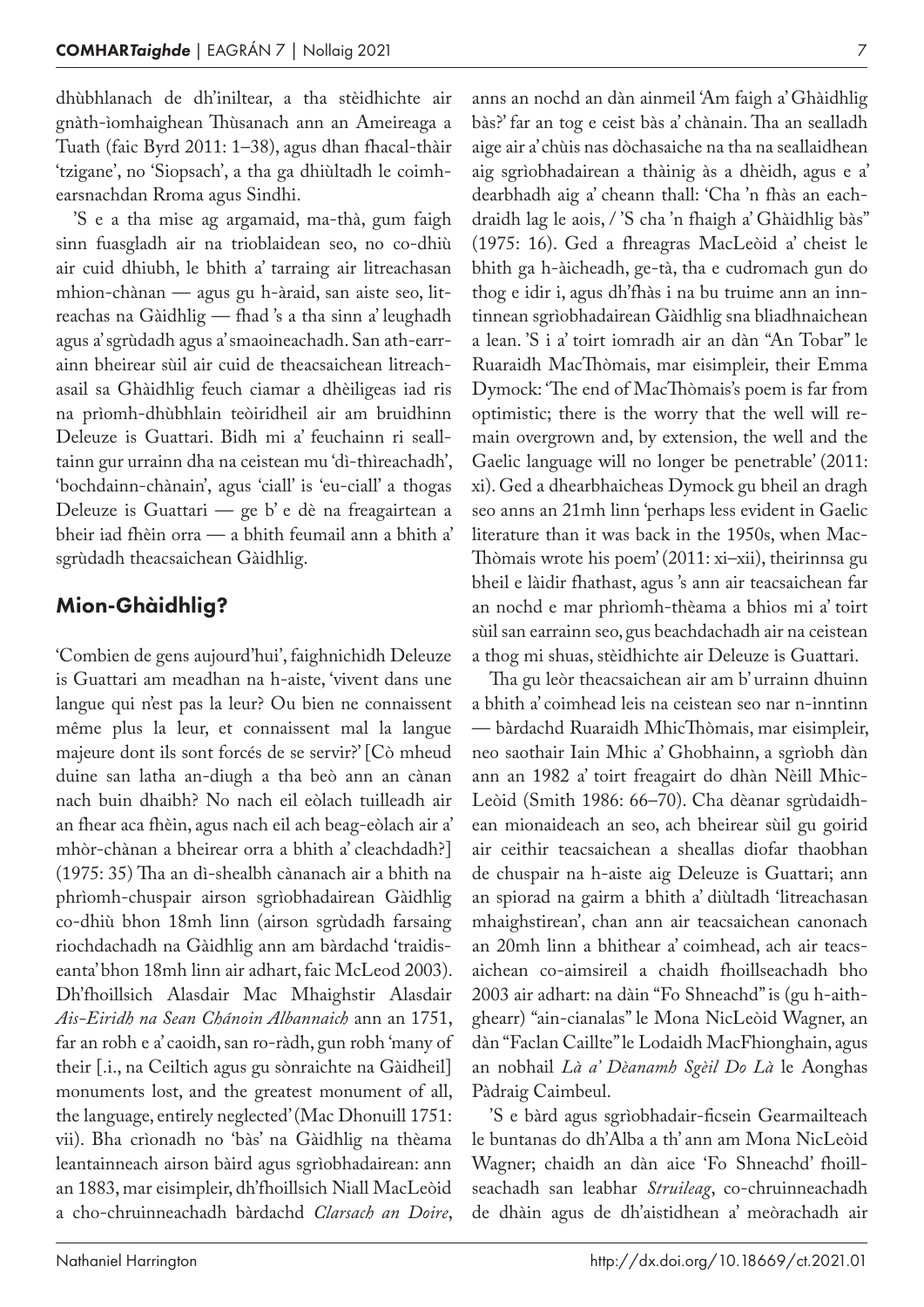sliochd nan Gàidheal air feadh an t-saoghail. Tha 'Fo Shneachd' na chnuasachadh cumhachdach air dì-thìreachadh; innsidh neach-labhairt an dàin mu thuras-trèana tro chruth-tìre sneachdail a tha ga thathaich le cànan caillte no falaichte:

mar cneapan air sreang na h‑ainmean fad an rathaid-iarainn

an trèana a' dlùthachadh ris na faclan falaichte (2015: 114)

Tha an dàn air fad ga thathaich le faclan, a dh'aindeoin an astair eadar na faclan seo agus an neach-labhairt: gheibh i i fhèin glacte ann an cearcall 'mu na faclan nach abair mi tuilleadh / mun fhearann nach tadhail mi air tuilleadh' (2015: 114).

Coltach ri coimhearsnachdan Gàidhlig no Gàidhealach air feadh na Gàidhealtachd agus nan Eilean, tha a' Ghàidhlig fo smachd dì-thìreachaidh litireil, agus an raon far a bheil an cànan ga bhruidhinn a' lùghdachadh gach bliadhna. Anns an dàn, tha an dì-thireachadh seo air ìre a ruigsinn far nach eil ann ach cuimhnichean, lorgan ganna — ainmean-àite Gàidhlig am falach fo Bheurlachaidhean neònach a chaidh a chruthachadh aig diofar amannan tro na linntean, mar eisimpleir — agus mac-talla dhen chànan 'chaillte':

agus tha mo chasan eòlach air an talamh fhathast nam bhruadar

agus tha mo shùilean eòlach air an fhàire fhathast nam bhruadar

agus tha mo chluasan eòlach air a' mhac-talla fhathast

às dèidh dhomh dùsgadh (2015: 114)

Tha 'Fo Shneachd' ga sgrìobhadh le mìrean cànain a tha 'air a[] s[h]uathadh' — faclan a tha air an còmhdachadh 'le duslach, le luaithre, le neonitheachd' (2015: 114), 's e sin ri ràdh, faclan nach eil gan cleach‑ dadh tuilleadh (ach, 's dòcha, ann am bruadaran). Aig a' cheart àm, ge-tà, gheibh am bàrd seòrsa *cothruim* ùir an seo, ann an dubh-aigeann a' bhàis-chànain: ged a dhiùltas i an cànan — agus bu chòir a bhith a' beachdachadh an seo air an abairt a chleachdas Yásnaya Elena Aguilar Gil an àite 'mion-chànan':

'lenguas negadas' [cànain diùlta] (2017: 60) — chan urrainn dhi teicheadh bhuaithe aig a' cheann thall, agus nochdaidh a' bhàrdachd, an ealain, às an diùltadh fhèin, no às an strì airson diùltadh:

ach iadsan [.i., na faclan] a' snìomhadh mar durragan mar iongan beaga a' sgrìobadh air an duilleag gheal an trèana a' ruith seachad air na h‑ainmean air an suathadh beatha a' ruith seachad air na spotan dalla mairidh an t‑acras (2015: 114)

'S e a tha air fhàgail às dèidh a' chànain, às dèidh fhaclan, ach 'spotan dalla' agus 'acras' (2015: 114) falamhachd far nach eil cànan a‑nis, no co-dhiù far nach eil e cho làn no cho beòthail 's a bha, no a b' urrainn dha bhith, no a 'bu chòir' dha bhith. Ach chan eil an fhalamhachd seo buileach falamh: tha faclan ann fhathast, a' feuchainn rin sgrìobhadh fhèin 'air an duilleag gheal', agus ged a chaidh na h-ainmean a shuathadh air falbh, agus ged nach urrainn dhan a' bhàrd am faicinn (agus iad nan 'spotan dalla'), tha i mothachail dhaibh fhathast, ann an cruth an 'acra[i] s'. Mar a their i nas tràithe san dàn, mar sin, tha i 'a' cuartachadh / mun spot dhall air an dealbh-dùthcha' (2015:114) — ged a 'ruitheas' a beatha seachad air na faclan nach eil aice tuilleadh, 's ann a thilleas i an-còmhnaidh thuca, a‑rithist is a‑rithist.

San dàn aige 'Faclan Caillte', a chaidh fhoillseachadh ann an 2008 sa cho-chruinneachadh *Famhair*, meòraichidh am bàrd Nuadh-Albannach Lodaidh MacFhionghain air a' *bhochdainn*-chànain a chomharr‑ aicheas Deleuze is Guattari. Coltach ri Gearmailtis Phràg, tha a' Ghàidhlig (no nas fheàrr, luchd-labhairt na Gàidhlig) air cuid dhe(m) beartas faclaireach a 'chall' — ged a thachair seo ann an suidheachadh gu math eadar-dhealaichte bho Ghearmailtis Phràg, le sgapadh (fòirneartach, ann an Alba) choimhearsnachdan Gàidhlig seach leis a' chànan 'bhochd' a bhith air a sparradh air an t‑sluagh leis an riaghaltas. Ann am 'Faclan Caillte', cuiridh MacFhionghain an cèill cuid dhe na teagamhan is draghan a tha air an fheadhainn leis am bu toil Gàidhlig ath-bheòthachadh — ann an Albainn Nuaidh no an àite sam bith eile:

8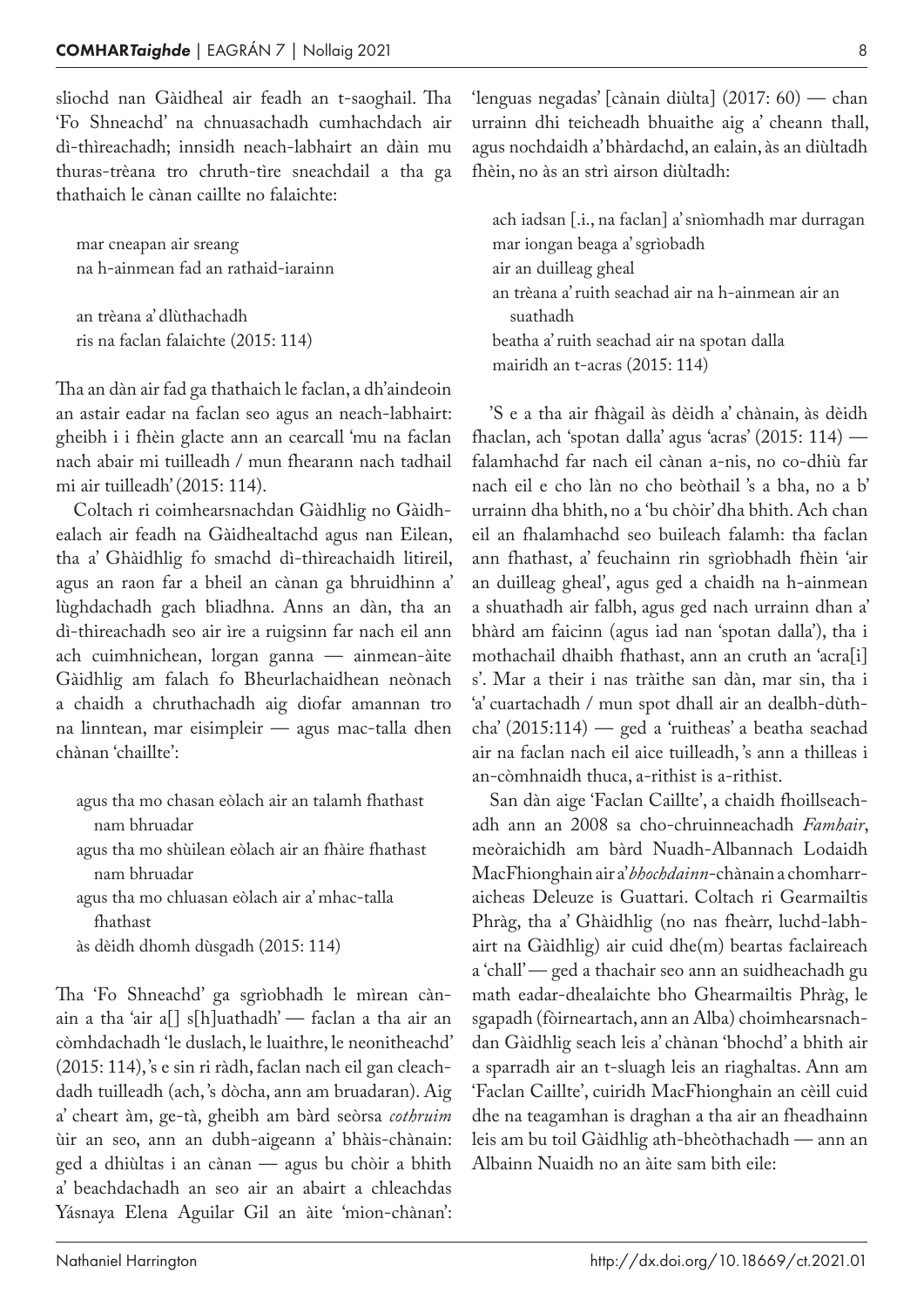Saoil a' foighnich luchd na Beurla a chaoidh

"Gu dé Beurla a th' agad air seo no sin?"

Saoil a' foighnich… (2008: 75)

An seo thèid MacFhionghain seachad air a' Ghearmailtis 'bhochd' a chleachd Kafka gus eileachadh (.i., alienation) nuadh-aimsireil fo smachd a' chalpachais innse: san dàn seo tha an cànan 'bochd' ga chleachdadh airson meòrachadh air a' *bhochdainn-chànain fhèin*. Tha an dìth fhaclan — cuingealachd-chànain, gun ach cuid bheag de dh'fhaclan san dàn a bhiodh ciallach nan aonar ('foighnich', 'Beurla'), agus faclan-comharrachaidh a leithid 'seo' is 'sin' gam fàgail gun iomraidhean soilleir — ga tionndadh gu 'dèin‑ ead' bàrdail. Tha MacFhionghain a' tarraing ar n-aire dhan chànan fhèin seach dìreach gu susbaint an dàin — air neo, nas fheàrr, 's e an cànan fhèin susbaint an dàin. Coltach ri sgrìobhadh Gearmailtis coimhearsnachd Iùdhach Phràg, tha an dà chuid 'Fo Shneachd' agus 'Faclan Caillte' air an glacadh ann an àite ioma-sheaghach, eadar an do-dhèantachd *gun* a bhith a' sgrìobhadh idir; an do-dhèantachd a bhith a' sgrìobhadh ann an Gàidhlig a tha ann an suidheachadh mì-chinnteach; agus an do-dhèantachd a bhith a' sgrìobhadh ann an dòigh eile ('s e sin ri ràdh, ann an cànan eile). Mar a dhearbhaicheas Wagner gu searbh san dàn eile aice anns an leabhar *Struileag*, 'ain-cianalas': 'uaireannan tha ar faclan nas làidire / anns a' chànan cheàrr' (2015: 46) — a' tuigsinn 'ceàrr' an seo bho shealladh na Beurla, a dhiùltas rud sam bith a dh'fhaodadh dùbhlan a chur ri ceannas na Beurla mar inneal conaltraidh agus litreachais (faic cuideachd Harrington 2019: 162).

Tha coltas àbhaisteach gu leòr air an nobhail aig Aonghas Pàdraig Caimbeul *Là a' Dèanamh Sgèil Do Là*: tha an sgeulachd a' beachdachadh air atharrachaidhean sòisealta agus sluagh-eòlach ann an coimhearsnachdan Gàidhlig agus, gu sònraichte, san Eilean Sgitheanach. Ri meadhan na nobhaile, getà, gheibh sinn a‑mach gur ann a tha an sgeulaiche, George 'Seòras' Stubbs, in-imriche Sasannach chun an Eilein Sgitheanaich a dh'ionnsaich a' Ghàidhlig

mar inbheach, a' sgrìobhadh bho àm air choreigin am meadhan an 21mh linn, nuair nach eil a' Ghàidhlig ga bruidhinn idir:

Agus tha rud mòr eile ri ràdh cuideachd, agus 's e sin gu bheil mi a' clàradh nan smuaintean seo anns a' Ghàidhlig, cànan nach tuig duine beò a‑nis bhon a sguir daoine ga bruidhinn o chionn ùine air ais […] (2004: 162)

Gu ìre mhòr, innsidh Seòras dhuinn, 's esan 'an Gàidheal mu dheireadh san t‑saoghal' (2004: 162). Tha an earrann seo gu sònraichte inntinneach an taca ri ceist bàs na Gàidhlig — 's e sin, am pròiseas tron am fàs a' Ghàidhlig, ann an dòigh, *eu-ciallach* gus an sguir i uile gu lèir, às aonais luchd-labhairt, de bhith a' riochdachadh fìorachd làthaireach sam bith. San t-sealladh aig Caimbeul air an àm ri teachd tha a h-uile rud air a choimpiutaireachadh — ach a' Ghàidhlig. Mar sin, chan urrainn dhan t-siostam-choimpiutair chruinneil an cànan aithneachadh no riaghlachadh: tro mheadhan na Gàidhlig gheibh Seòras, a chuireas 'prìosanach-cànain' air fhèin (2004: 178), rudeigin air am b' urrainn dhuinn a chantainn, a' leantainn Deleuze is Guattari, 'ligne de fuite' (1975: 49), no 'loidhne-teichidh', slighe a-mach às an spàs chumhang anns a bheil e, slighe nach gabh caibhleachadh taobh a‑staigh an t‑siostaim chruinneil chalpaich anns a bheil Seòras air a ghlacadh. 'S e, mar sin, am mion-chànan fhèin (ga labhairt le mion-shluagh de dh'*aonar* sa cho-theacsa seo) an t-inneal as fhreagarraiche gus 'crìochan' a' chànain — a' ghanntair anns am feum mion-chànain feuchainn ri mairsinn beò — a thuigsinn agus, aig a' cheann thall, a thar-dhìreadh.

#### Co-dhùnadh

Dè tha mi ag argamaid an seo, ma-thà? Chan ann a tha mi a' cumail a‑mach gu bheil a h‑*uile* teacsa litreachasail Gàidhlig a' co-fhreagairt ris an tuairisgeul aig Deleuze is Guattari air 'mion-litreachas'. Tha na gluasadan agus atharrachaidhean sòisealta, poileataigeach, agus cultarail a tha air suidheachadh na Gàidhlig san latha an-diugh a chruthachadh air a bhith a' dol air adhart fad linntean, ach tha saothraichean nas tràithe, a chaidh a dhèanamh mar phàirt de thraidisean bunasach beul-aithrise agus litreachais,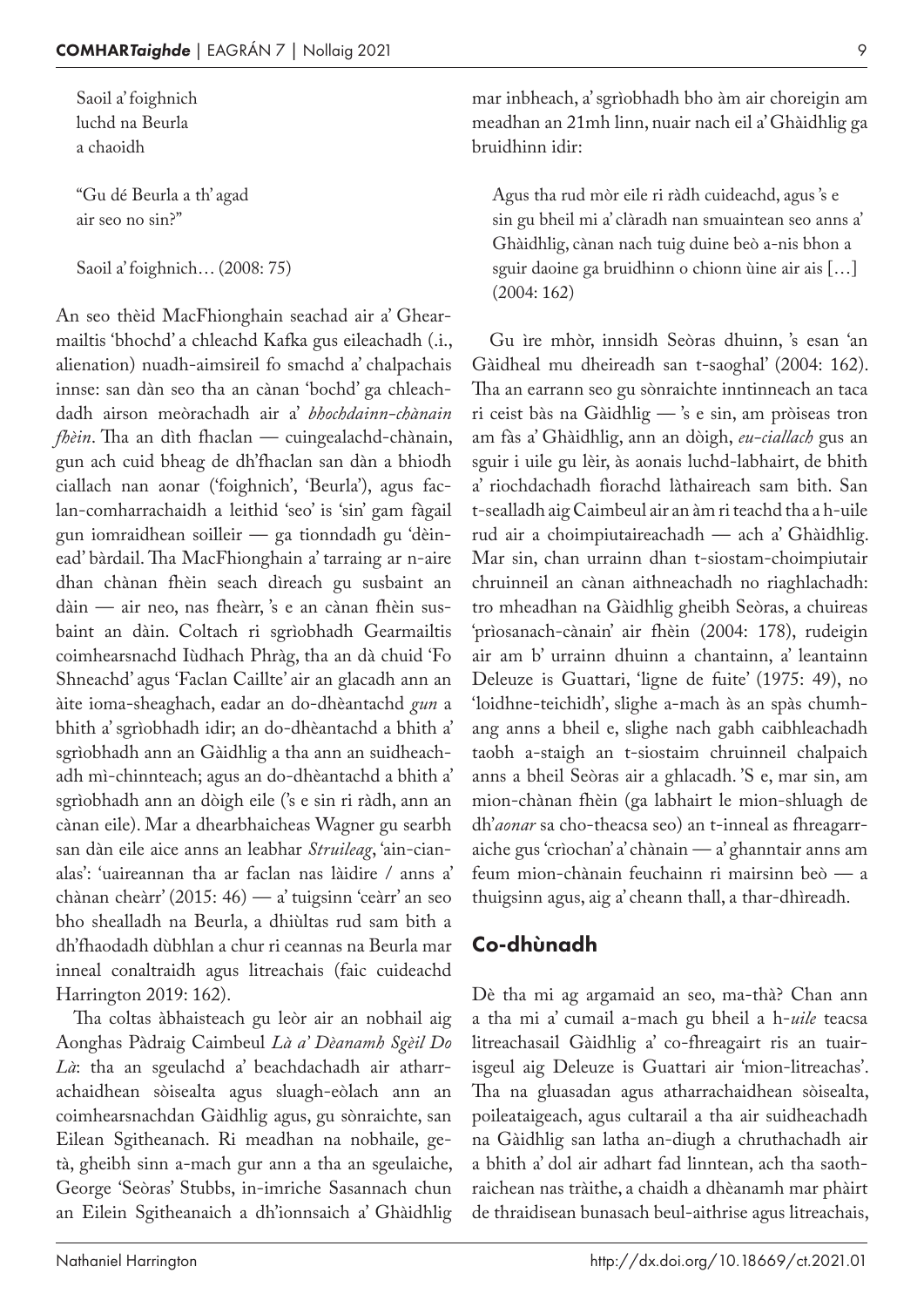nan toraidhean air àm eadar-dhealaichte agus suidheachaidhean gu math diofraichte; bheir sinn an aire nach ainmich Deleuze is Guattari ach sgrìobhadairean an 20mh linn mar 'mhaighstirean' a' mhion-litreachais. Ach, aig a' cheàrt àm, am b' urrainn dhuinn 'mion-litreachas' fhaighinn bhon t-seachdamh linn deug no bho na Meadhan-aoisean? 'S iad seo ceistean nach urrainn dhomhsa a fhreagairt, ach a b' fhiach, saoileam, a chur. Dè bhiodh 'litreachas gun mhaighstirean' a' ciallachadh ann an co-theacsa far nach eil sinn eòlach air ainm an neach (no nan daoine) a chum an teacsa a tha sinn a' leughadh?

Tha mi an dòchas gun do sheall an sgeids mhodheòlach seo cuid dhe na buannachdan agus cuid dhe na dùbhlain a tha rim faighinn ann an teòiridh litreachasail iar-structarail, gu h-àraid nuair a nithear freagarrach i airson co-theacsa mion-chànain. Faighnichidh an neach-teòiridh Frangach-Canadach François Paré dheth fhèin:

S'il existe des littératures de l'exiguïté, […] cela entraîne-t-il alors l'existence d'une *critique* de l'exiguïté? […] Chose certaine, il faut avoir le goût, ces jours-ci, et le courage d'imaginer que le discours du savoir sur la littérature soit autre. (1995: 154)

[Ma tha litreachasan na cumhangachd (exiguïté) ann, […] a bheil siud a' stiùireadh gu *breithneachadh* na cumhangachd a bhith ann? […] Rud a tha cinnteach, feumaidh, sna làithean seo, am miann (le goût, gu litireil am blas) agus a' mhisneachd a bhith againn gus saoiltinn gum faodadh còmhradh an eòlais (le discours du savoir) air litreachas a bhith eadar-dhealaichte.]

'S i seo, cha mhòr, an aon cheist a tha mi a' feuchainn ri cur san aiste seo. A bheil dad ann an teòiridh a chaidh a chruthachadh ann am mòr-chànan a b' urrainn a bhith freagarrach dhuinn ann an sgrùdadh litreachasail mhion-chànan? An urrainn dhuinn rudeigin a thoirt (a *ghoid*, a chanainnsa) aiste a chuidicheas gus saoiltinn, mar a their Paré, gum b' urrainn ar modhan-breithneachaidh a bhith *eadar-dhealaichte*?

Ma ghabhar ri naidheachd bheag phearsanta, nuair a bha mi a' bruidhinn ri fear air a' chomataidh-thràch‑ dais dhotaireil agam mun chaibideil air an robh mi ag obair, thuirt e rudeigin rium a dh'atharraich gu tur an

dòigh anns an robh mi a' smaoineachadh air na bha mi a' sgrìobhadh: 'Tha thu a' cleachdadh a' choincheip theòiridheil shònraichte seo, agus tha e soilleir dhomh dè tha e a' dèanamh airson na h‑argamaide agad, ach dè tha *thusa* — agus an argamaid agad — a' dèanamh dhan choincheap seo?' Tha mi air a bhith a' feuchainn san alt seo, ma-thà, ri coincheap teòiridheil — 'mion-litreachas' — a sgrùdadh feuch *dè a dh'fheumte dèanamh dha* mus bi e feumail do sgrùdadh litreachasail na Gàidhlig. Agus 's iad seo na co-dhùnaidhean agam: ma tha sinn ag iarraidh 'mion-litreachas' a thuigsinn an da-rìribh, feumaidh sinn an da-rìribh 'maighstirean' nam 'mòr-litreachasan Eòrpach' (Fraingis, Gearmailtis, Beurla, …) a leigeil seachad agus sùil a thoirt air na mion-chleachdaidhean-cànain a nochdas ann an co-theacsa *mion-chànain*, oir 's ann an sin, anns na ganntairean diùlta seo aig 'iomallan' nam mòr-chànan — agus ann an sgrìobhaidhean breithneachail a tha an da-rìribh a' beantainn ri mion-chànain — a gheibh sinn an tuigse sin. Tuigeamaid am facal fhèin, 'iomallan' le ìoronas mòr; tha mi a' smaoineachadh air dàn leis a' bhàrd Chuimreach Mihangel Morgan air Walter Sutherland, neach-labhairt mu dheireadh na Nòrnaise ann an Sealtainn:

Maen nhw'n dweud taw'r tŷ hwn Yw'r mwyaf gogleddol. A'r mwyaf pellennig hefyd, medden nhw, diarffordd. Pell o ba le? On'd wyf i yma yn barod? Nid wyf i ar fy ffordd i unman arall. Dyma fy nghartref, Canolbwynt creiddiol fy myd.

[Tha iad ag ràdh gur e an taigh seo Am fear as fhaide gu tuath. Agus am fear as iomallaiche, cuideachd, thuirt iad, às an rathad. Cò às, iomallach? Nach eil mise an seo mu thràth? Chan eil mi air an rathad gu àite sam bith eile. Seo mo dhachaigh, Teis-meadhan mo shaoghail.] (Morgan 2018, 46)

Le bhith ag ràdh 'iomallan' an seo, ma-thà, tha mi a' ciallachadh *iomallan mothachadh nam mòr-chànan agus an luchd-labhairt aca (gu ìre mhòr aon-chànanach)*, spà‑ san air nach smaoinich iad idir, no co-dhiù air nach smaoinich iad ach glè bheag.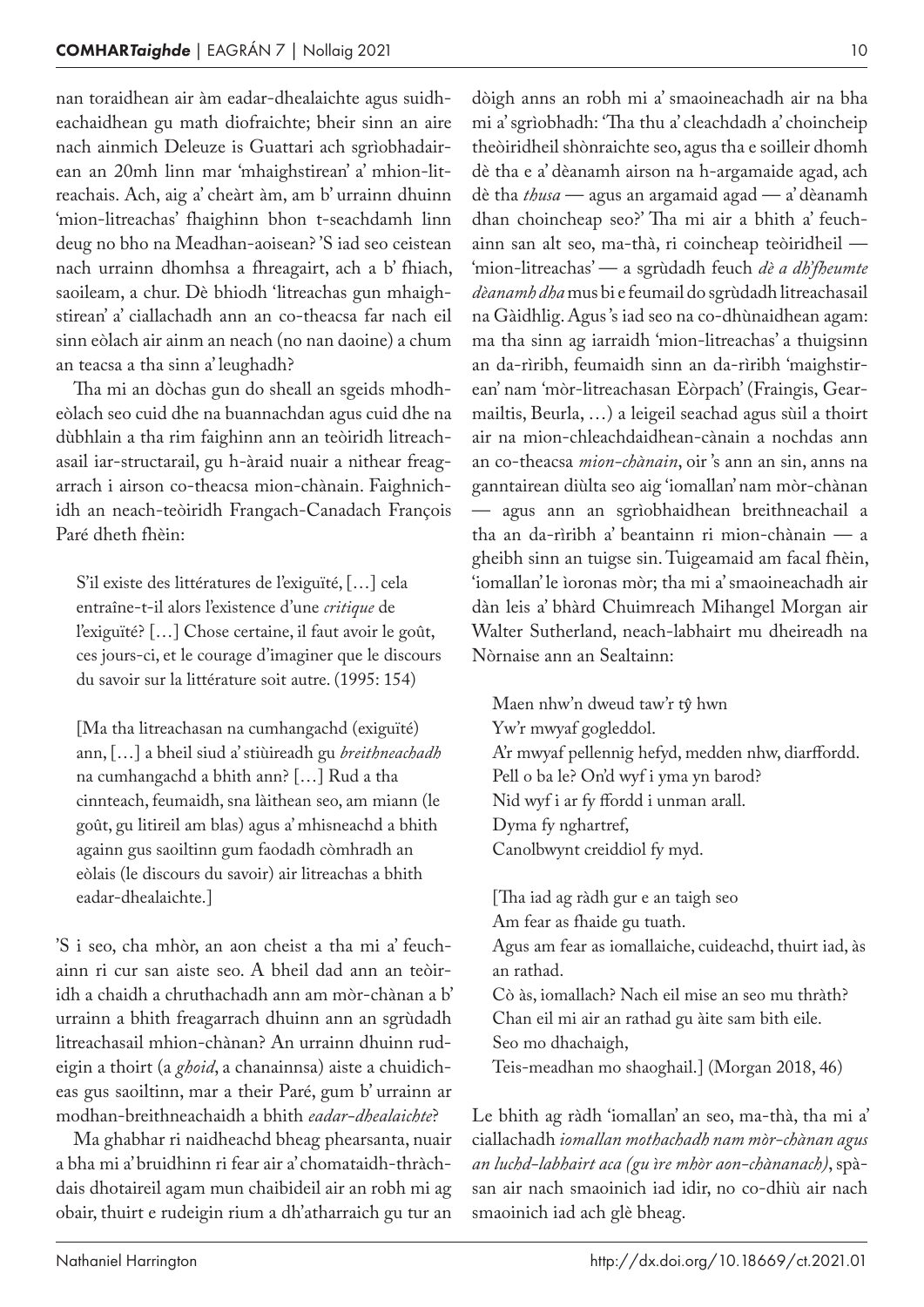Ma dh'fhaodas mi tuairmseachadh rud beag, saoil ciamar a bhiodh saothair Deleuze is Guattari eadar -dhealaichte nan robh, canamaid, Breatannais air a bhith aig Deleuze agus Corsais aig Guattari? Cò ris a bhiodh an iar -structaraileachd aca coltach nan robh i stèidhichte air 'mion-chànan', seach air fear de chànain is cultaran ceannasach an traidisein nuadh -aim ‑ sireil fheallsanachail san 'Iar'? Ciamar a dh'atharr ‑ aicheadh (no a dh'ath -chumadh) sùil mhion -chànain a' phoileataigs radaigeach is rèabhlaideach a tha aig cridhe na saothrach aig Deleuze is Guattari, mar a tha ri faighinn ann an cuid mhòr dhe na feallsanaichean agus dhen luchd -teòiridh san linn a chaidh?

Tha ceistean eile a nochdas ann an Deleuze is Guattari gu sònraichte, cuideachd. Mar eisimpleir, leis gur e luchd -ionnsachaidh a tha ann an cuid chu ‑ dromach de sgrìobhadairean Gàidhlig an latha an diugh, gu dè an ìre, mar eisimpleir, a b' urrainn dhuinn a ràdh gur i a' Ghàidhlig 'une langue qui n'est pas la leur' [cànan nach buin dhaibh] (1975: 35)? Cò dha a tha mion -chànain a' buntainn? Agus co -cheangail ‑ te ri sin, dè tha 'ùghdarrasachd' a' ciallachadh ann an co -theacsa an dà -sheaghachais eadar 'Gàidheil' mar mhion -shluagh cinnidheach na Gàidhealtachd agus nan Eileanan, air an dàrna làimh, agus 'Gàidheil' san t‑seagh 'luchd -labhairt na Gàidhlig', air an làimh eile?

Tha na ceistean seo uile gu math farsaing, agus thèid iad fada air falbh o chuspair an uilt seo fhèin, ach tha mi an dòchas gur urrainn dhaibh slighean -ceasnach ‑ aidh teòiridheil ùra fhosgladh fhad 's a leanas sinn air adhart a' sgrùdadh agus a' beachdachadh air litreacha ‑ san agus cultaran nan cànan Ceilteach.